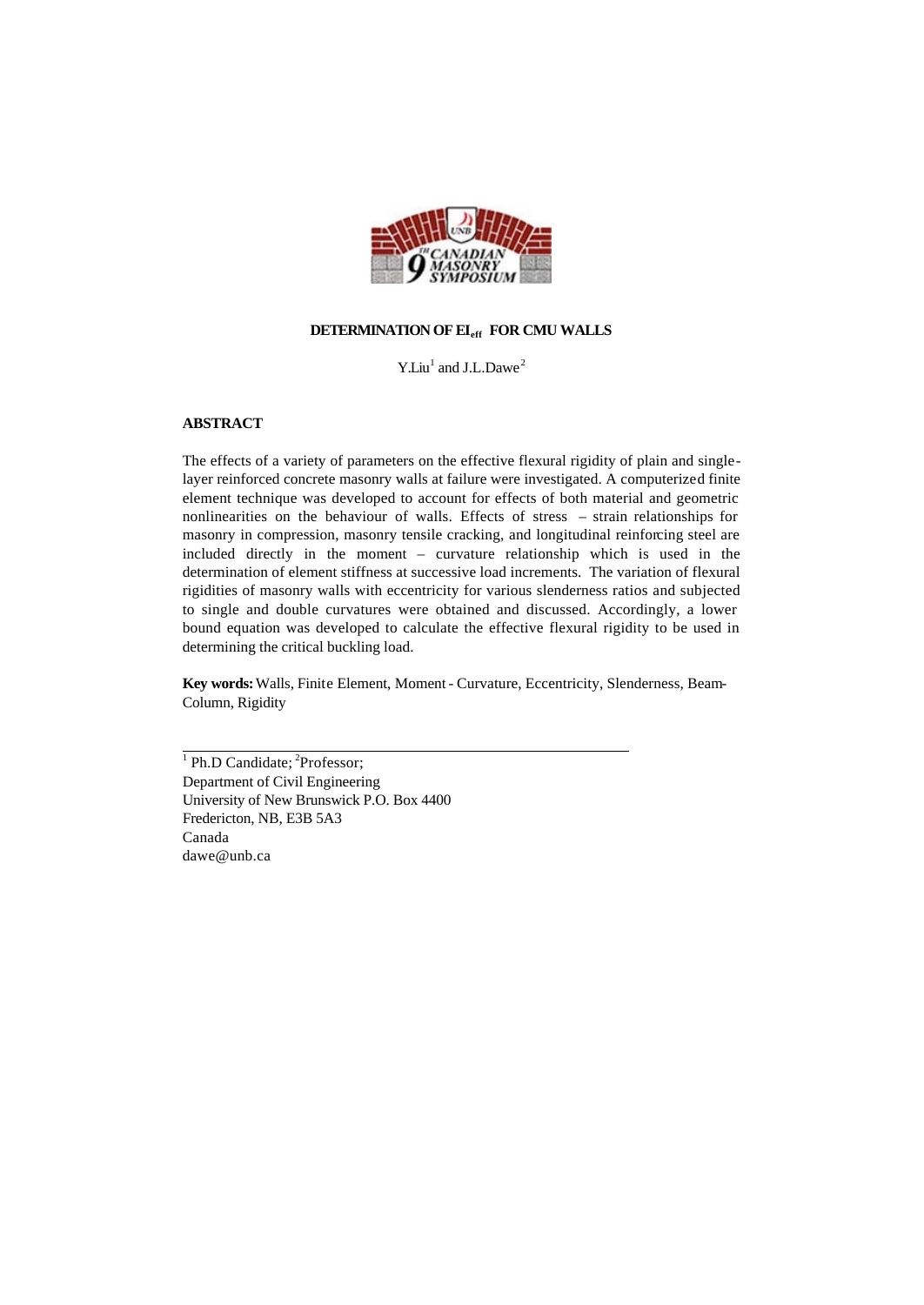## **INTRODUCTION**

In the design of slender masonry walls, the P-Delta effect must be included in a rational way. This effect, also referred to as a moment magnifier effect is characterized by the recurrent compounding of bending moment generating deflection, which in turn becomes the source of additional moment. In most design methods developed to account for this effect the difficulty to deal with the complexities associated with both material and geometric nonlinear responses results in empirical or semi-empirical criteria. The Canadian masonry design code (S304.1- M94) suggests a load - displacement method or a moment magnifier procedure similar to that used in other areas such as, for example, steel design. In calculating displacement for the load - displacement method and buckling load for the moment magnifier method, an effective flexural rigidity,  $EI_{\text{eff}}$ , is employed. Two equations for calculating  $EI_{\text{eff}}$  for both plain and reinforced walls are also recommended in S304.1. Although these equations have the advantage of being simple to apply, they may not account for slenderness effects with a consistent level of safety.

A masonry wall cross-section subjected to increasing combined axial load and significant lateral bending, undergoes a reduction in both the modulus of elasticity,  $E<sub>m</sub>$ , and the moment of inertia, I, during the loading history. The compounding effect of axial load and lateral deflection results in growth of tension cracks which reduces the effective moment of inertia and elevates the level of stress, which leads to a reduced value of  $E_m$  due to a non-linear masonry stress - strain relationship. Moreover, for a slender wall, the P-Delta effect has a significant role in reducing the capacity of the wall. The coupling effect of the two sources of nonlinearity and a realistic recognition of a potentially large range of material properties and geometries, make it difficult to develop a rational design method with wide applicability.

Several authors have published notable work in this general area. Among these are Yokel et al. (1971), Fattal and Cattaneo (1976), Hatzinikolas and Warwaruk (1978), MacGregor et al. (1974), and Drysdale et al. (1994). The available literature shows a disparity amongst several suggested values of flexural rigidity as recommended by various researchers. Proposed equations have been either empirically or semi-empirically founded with questionable agreement, if any, between experimental and theoretical results.

In this paper, a numerical analysis based on finite element techniques is developed to predict the capacity of reinforced masonry walls. The effects of a variety of parameters on the effective flexural rigidity have been investigated. The coupling effects of both material and geometric nonlinearity are accounted for in the analytical modeling. An equation for calculating  $EI_{\text{eff}}$  based on a non-uniform modulus of rigidity is presented.

## **NUMERICAL TECHNIQUE**

The Priestly and Elder model was adopted to estimate the stress - strain relationship for concrete masonry in compression (Ref. 7). According to their results, the model showed good agreement with experimental data. This model is represented in Fig. 1 and subsequent equations defining the stress,  $\sigma_m$ , in the masonry at compressive strain,  $\varepsilon_c$ .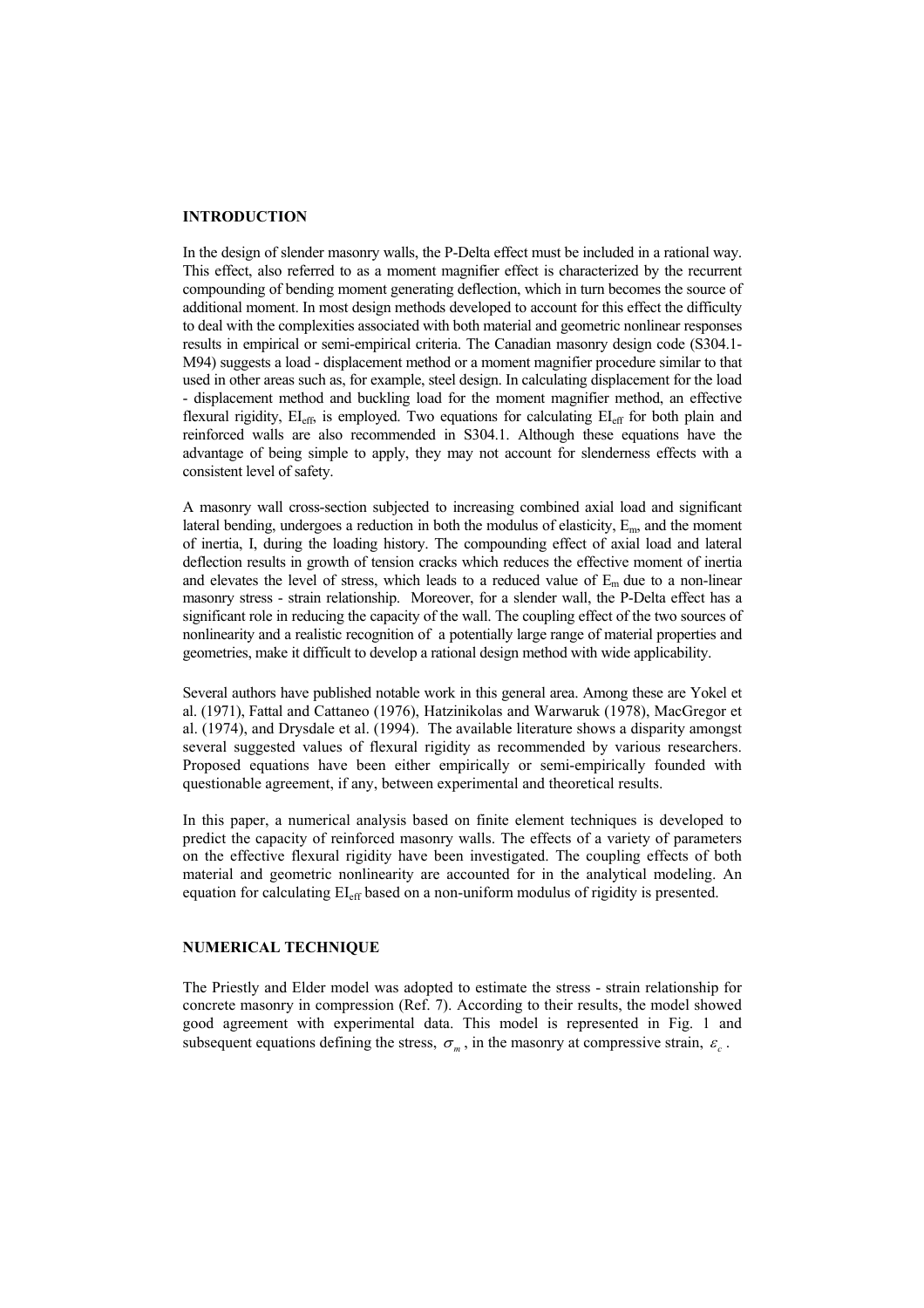

Figure 1: Assumed Stress - Strain Curve for Masonry in Compression

$$
\sigma_m = 1.067 f'_m \left[ \frac{2\varepsilon_c}{0.002} - \left( \frac{\varepsilon_c}{0.002} \right)^2 \right] \qquad \varepsilon_c < 0.0015 \tag{1}
$$

$$
\sigma_m = f'_m \left[ 1.0 - Z \left( \varepsilon_c - 0.0015 \right) \right] \qquad 0.0015 \le \varepsilon_c \le \varepsilon_{2ou} \qquad (2)
$$

$$
\sigma_m = 0.0 \qquad \qquad \varepsilon_c > \varepsilon_{2ou} \qquad \qquad (3)
$$

where  $f<sup>m</sup>$  is the maximum compressive stress of masonry and  $Z = 0.5/(\varepsilon_{50u} - 0.002)$ , where  $\varepsilon_{50u} = (3 + 0.29 f'_{m})/(145 f'_{m} - 1000)$ . Also  $\varepsilon_{50u}$  and  $\varepsilon_{20u}$  are the values of strains corresponding to  $\sigma_m$ =0.5 f'<sub>m</sub> and  $\sigma_m$ =0.2 f'<sub>m</sub>, respectively.

A moment - curvature relationship was used to evaluate the effective flexural rigidity,EI, as a single entity for a combination of axial load and moment. In the procedure, a value of the curvature and an extreme fiber compressive strain of a cross-section are first assumed. The corresponding compression zone depth is obtained and divided ideally into n elements which have the same height, X/n. For each element, the compressive stress is obtained using the stress – strain relationship. By considering equilibrium of the applied force and internal forces resisted at a cross-section, the assumed strain can be checked. This process is repeated until the assumed strain and calculated strain converge thus satisfying equilibrium for the assumed curvature. The corresponding internal moment about the section centroid is then calculated and a point on the moment - curvature curve is thus established. By increasing the value of the curvature and repeating this procedure, another point on the moment - curvature curve can be determined. The moment curvature relationship recognizes the nonlinear stress - strain nature of masonry in compression, the presence of steel reinforcing, and the effects of cracking.

The thickness of the cross - section, t, is not necessarily constant due to possible crushing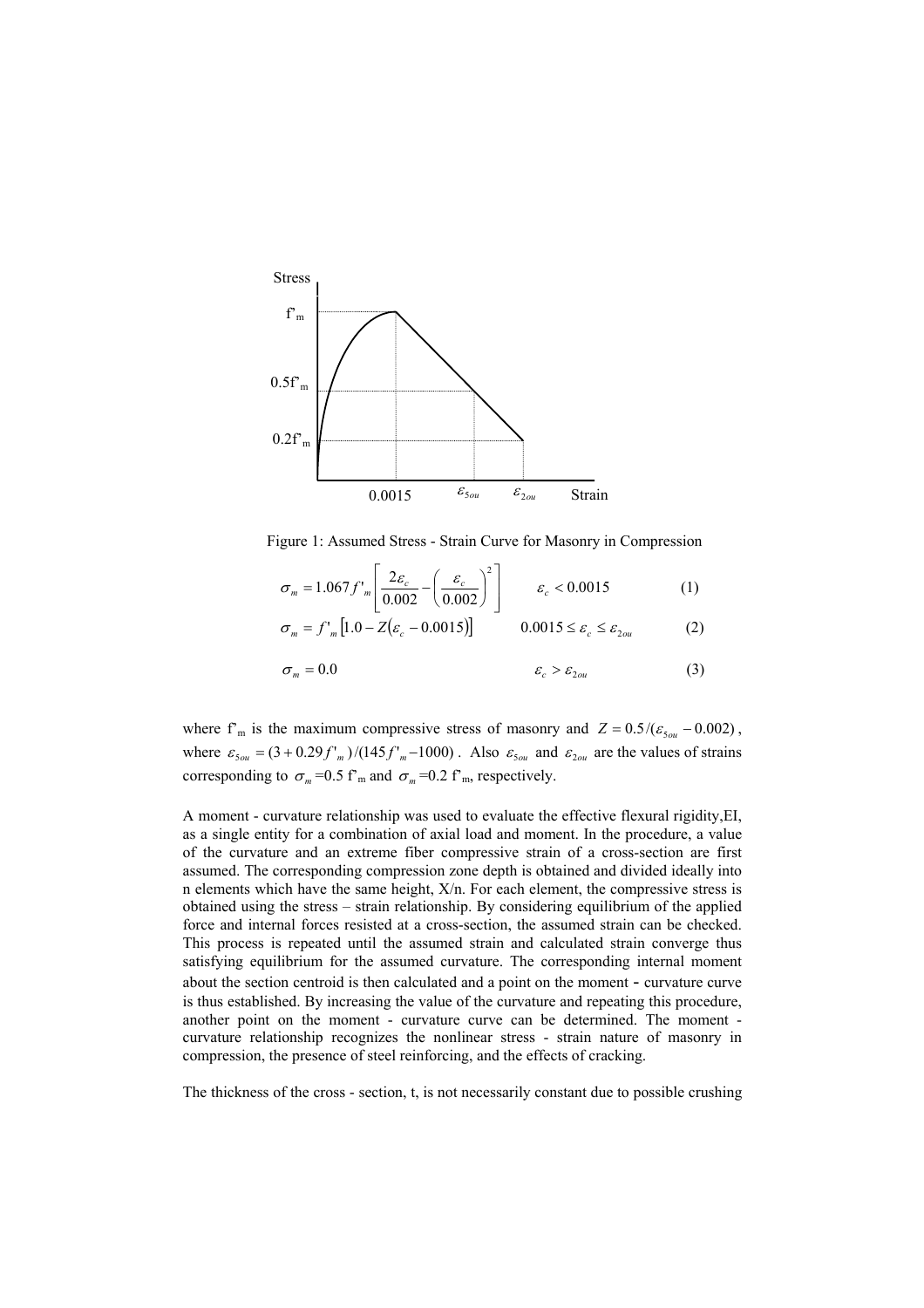at the compressive area when the applied compressive load is high and the ultimate compressive strain has been reached. As there is a dearth of available literature on the subject of the ultimate compressive strain for masonry, a maximum compressive strain of 0.003 was adopted according to the CSA S304.1-M94. Therefore, any compressive area with strain exceeding 0.003 is considered as crushed and the resulting reduced thickness, the original thickness minus the crushed height of compressive zone, is used in the equations. This accounting of the decrease in cross - section thickness results in the falling branch of the moment - curvature relationship.

Since the analytical method evaluates and integrates the behaviour of individual elements, it is possible to track flexural rigidity changes and stress changes along a member and to provide more realistic estimations of overall effective flexural rigidity, buckling capacity, and specimen response. In this procedure, a masonry wall is divided into m line elements of equal length along its height. Element stiffness matrices are determined and assembled into a structure stiffness matrix, [K]. Loads are assembled into a nodal force vector to establish an equilibrium equation of the form  $[K] \{w\} = \{F\}$ where  $\{w\}$  is a nodal displacement vector. At this point, boundary conditions may be applied and the resulting equations solved using a modified Cholesky method. A combined incremental and iterative technique is used to obtain the entire load vs. deflection curve. The technique involves a process of incrementing external loads along positive stiffness portions of the loading curve and incrementing deflections when the stiffness is negative. During the process, stability and material failures are checked at each increment of load after the convergence criterion is satisfied and stiffness matrices are updated as required. This process is repeated until a complete load - deflection curve is obtained. Stability failure is checked as well as material failure. Calculation of the buckling load and lateral deflection includes the effects of modulus deterioration and cracking along the member at each load step. Using the calculated critical buckling load,  $P_{cr}$ , at failure, an effective flexural rigidity for the whole member is determined as:

$$
EI = \frac{P_{cr}(kh)^2}{\pi^2}
$$
 (4)

where k is the effective length factor and the other terms are as defined above.

Verification of the analytical technique was conducted by comparing analytical results with reported experimental findings including tests of walls under both eccentric loading and combined axial and lateral loading. The comparison shows that the analytical technique is capable of predicting the behaviour of masonry beam-columns with a broad range of physical properties and loading conditions (Ref.8).

#### **PARAMETRIC STUDY**

Plain and single-layer reinforced walls subjected to both eccentric compressive loading and combined axial and lateral loading were considered. For eccentric compressive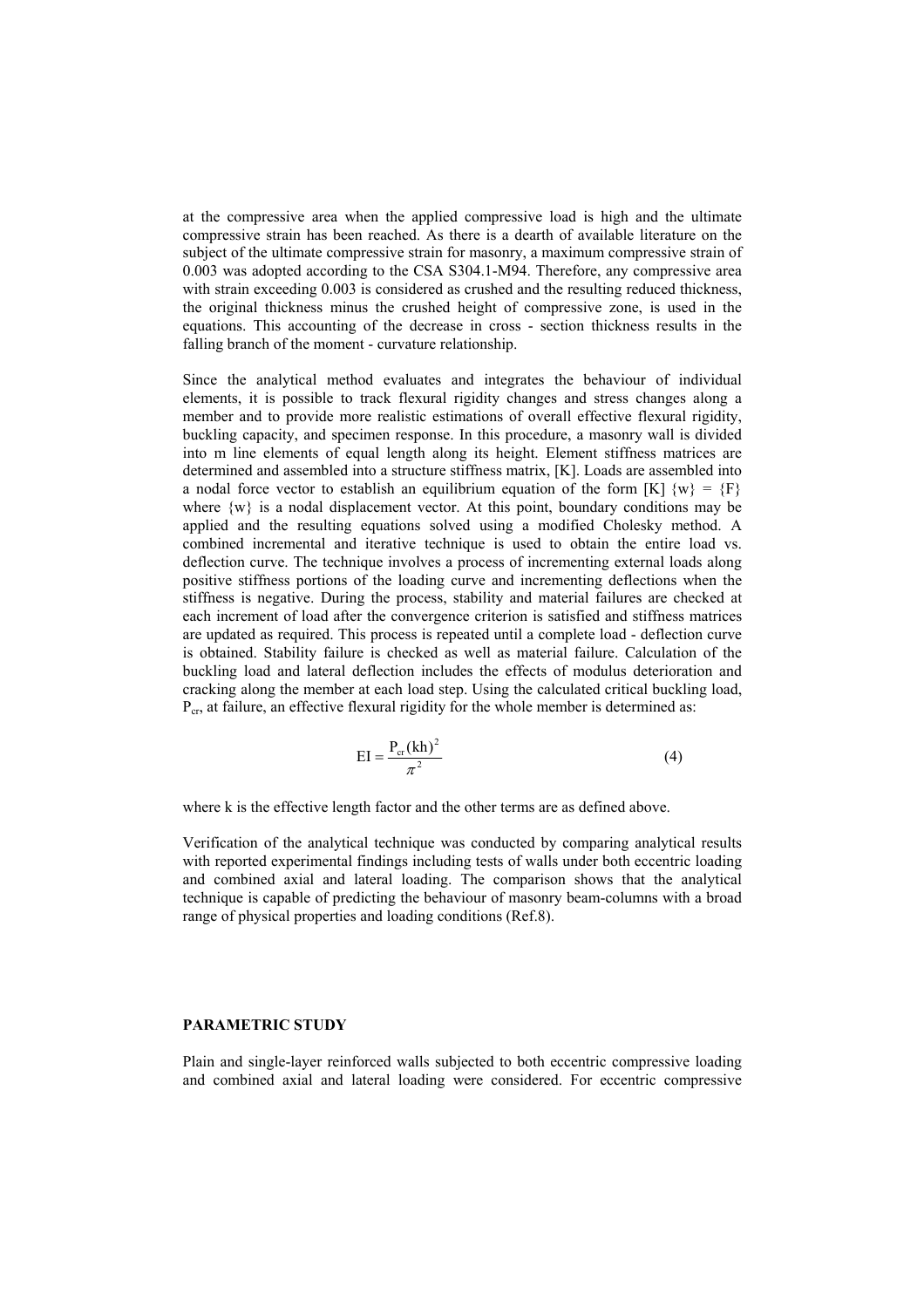loading, the effects of slenderness, with values of h/t of 6, 12, 18, 24, 30 and 36, were used. Eccentricity ratios, e/t, with values of of 0.1 to 1.0 with an increment of 0.1 for reinforced walls and 0.1 to 0.3 with an increment of 0.05 for plain walls were included. Moment gradients represented by  $e_1/e_2$  values of 1, 0, -1 were investigated.  $e_1/e_2 = 1$ defines single curvature bending while  $e_1/e_2 = -1$  indicates reverse curvature bending. For combined axial and lateral loading, the effect of slenderness ratios, with values of  $h/t = 6$ , 12, 18, 24, 30, and 36 was investigated. A wall with nominal cross-section thickness of 150 mm and length of 1 000 mm was used and pinned support conditions for both top and bottom of the wall were assumed. The total reinforcement area was assumed to be 250mm<sup>2</sup>. The compressive strength for masonry was taken as 15 MPa. The load increment was 10 kN and the tolerance of the convergence was set as 0.001 on the elements of successive load vectors. The number of iterations within the non-linear analysis was set at 200

## **RESULTS AND DISCUSSION**

Figures 2 and 3 illustrate the relationships between EI, e/t, and h/t with  $e_1/e_2 = 1$  for single-layer reinforced and plain walls under eccentric compressive loading, respectively. For comparison, maximum and minimum values of 0.05 and 0.25 for  $EI_{\text{eff}}/EI_0$ , and the transition between these values, shown as a broken line, as recommended by S304.1- M94 (1994), for reinforced walls (h/t taken as 6 in the analysis) and a constant value of 0.4, as recommended for plain walls, are also indicated in Figure 2. In general, as  $e/t$ increases, EI values decrease precipitously between e/t values of 0.1 and 0.3 and less so thereafter. The reduction of EI may be attributed to the presence of both material nonlinearity and crack development. As e/t approaches larger values, the reduction of EI is predominantly caused by tensile cracking resulting in a reduced moment of inertia. At a fixed value of  $e/t$ ,  $EI_{eff}/EI_0$  increases with increasing slenderness reflecting lower stress and lower crack levels at ultimate loads. A similar trend of variation of  $EI_{eff}/EI_0$  was observed for  $e_1/e_2 = 0$  and  $-1$ .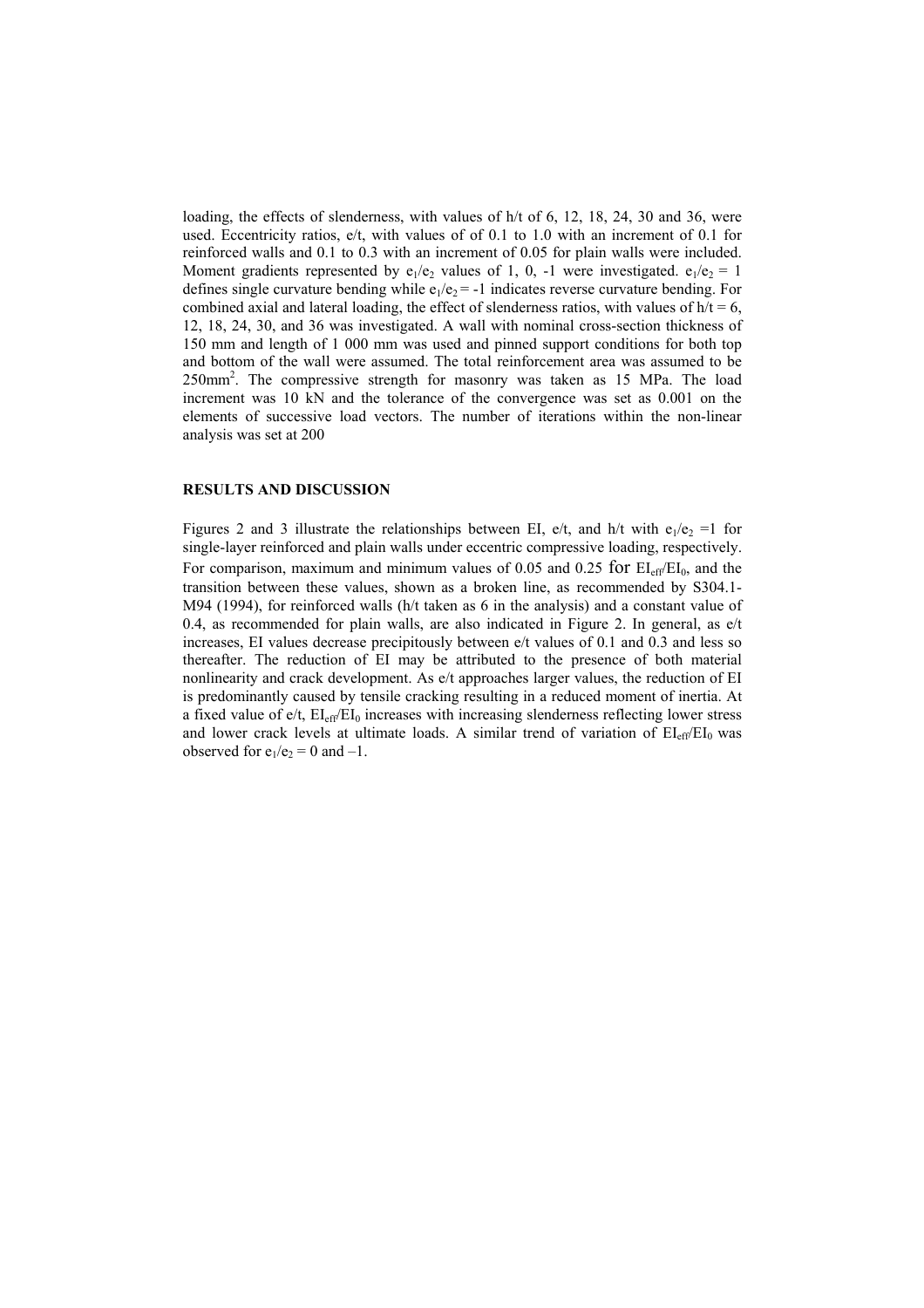

Figure 2:  $\mathrm{EI}_{\mathrm{eff}}/\mathrm{EI}_0$  vs. e/t for Single-Layer Reinforced Walls under Eccentric Compressive Loading



Figure 3: EI<sub>eff</sub>/EI<sub>0</sub> vs. e/t for Plain Walls under Eccentric Compressive Loading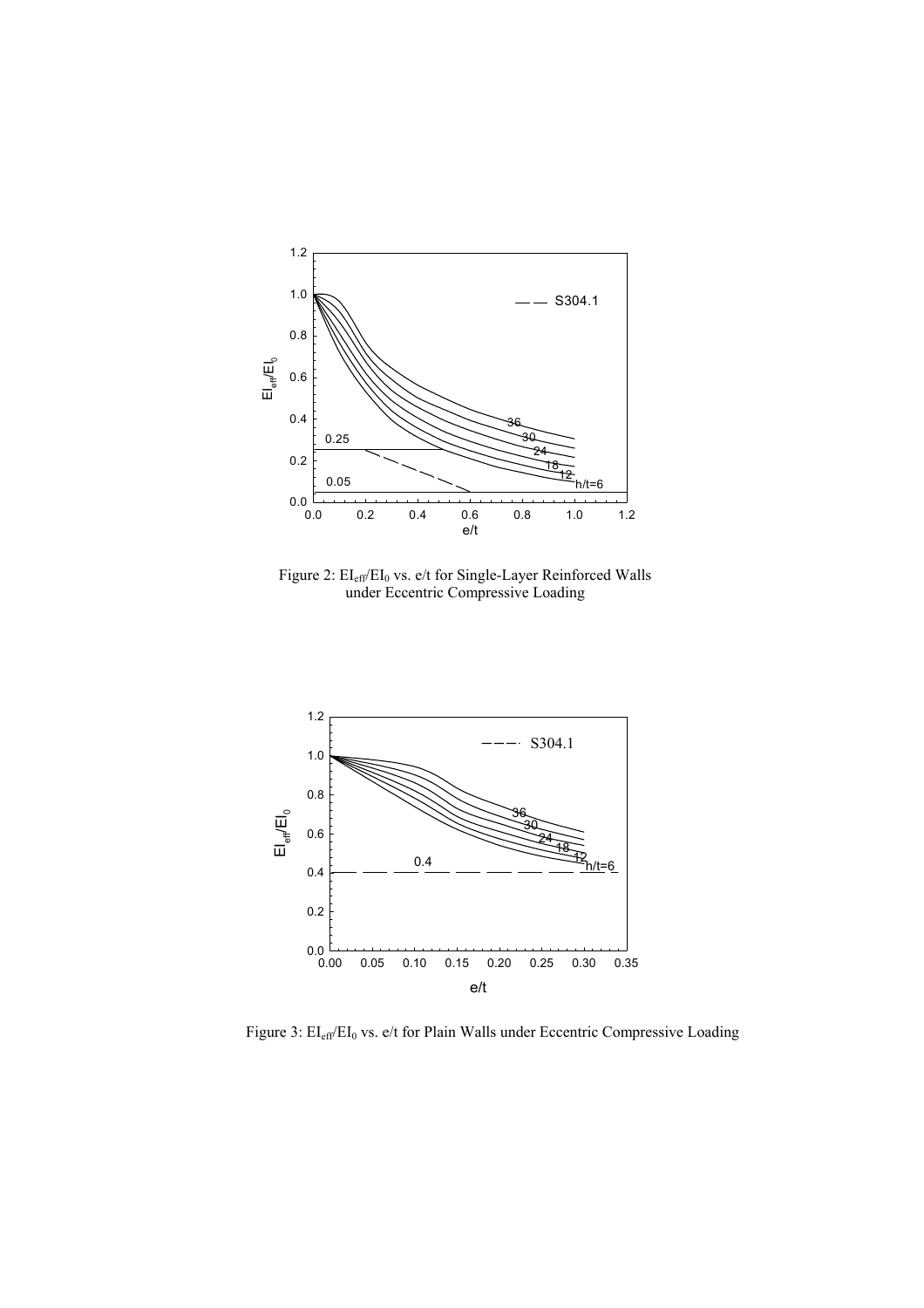For walls subjected to lateral load combined with axial load, the relationships between EI, e/t, and h/t are illustrated in Figures 4 and 5 for single-layer reinforced and plain walls, respectively. In this case, e is defined as the equivalent eccentricity calculated as the ratio of maximum primary moment to applied axial load.



Figure 4: EI<sub>eff</sub>/EI<sub>0</sub> vs. e/t for Single-Layer Reinforced Walls under Combined Loading



Figure 5: EI<sub>eff</sub>/EI<sub>0</sub> vs. e/t for Plain Walls under Combined Loading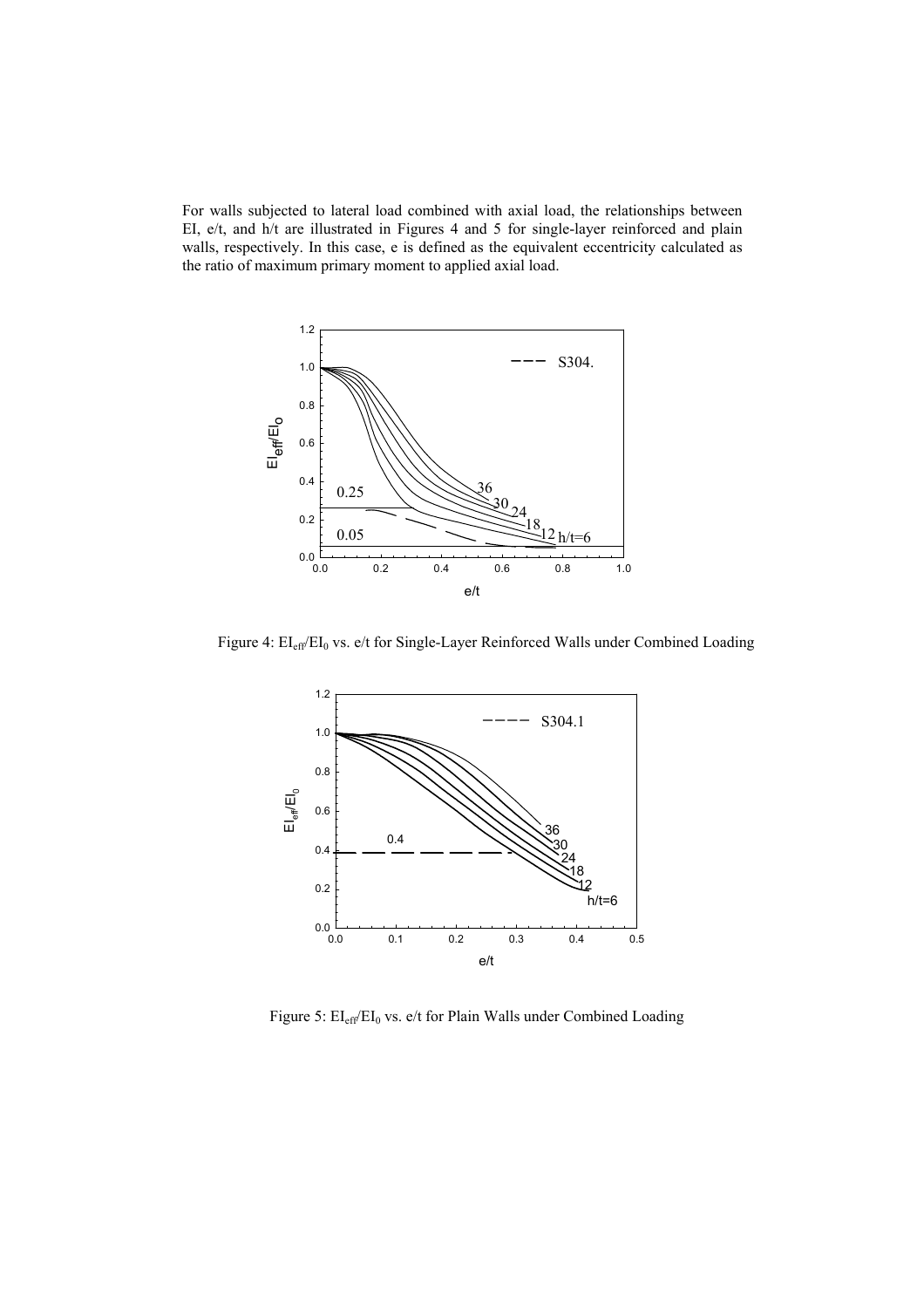Overall, analytically determined values of EI<sub>eff</sub> are higher than values recommended by S304.1-M94. This underestimation is most significant for walls failing at low eccentricities and high slenderness ratios.

The effects of various  $e_1/e_2$  ratios on the relationship between EI<sub>eff</sub> and e/t for h/t=18, are compared in Figure 6. For a given value of  $e/t$ ,  $EL_{eff}$  increases as  $e_1/e_2$  changes from 1.0 to 0.0 and then to –1.0. For walls with single curvature ( $e_1/e_2=1.0$ ), deflections and therefore crack depths, are larger while the corresponding axial loads are smaller than



Figure 6:  $EI_{eff}/EI_0$  vs. e/t for Single-Layer Reinforced Walls with varying  $e_1/e_2$  ratios

those for walls with double curvature ( $e_1/e_2$ = -1.0). Thus  $EI_{eff}$  is reduced primarily due to cracking rather than by non-linear stress-strain behaviour for walls bent in single curvature. For walls bent in double curvature, on the other hand, deflections are less and axial loads are higher and consequently reduction in  $EI<sub>eff</sub>$  as  $e/t$  increases is primarily due to non-linear stress-strain effects. The result is that the reduction in  $EI_{\text{eff}}$  with increasing e/t values is less dramatic for walls bent in double curvature. Although Figure 6 applies only to walls with h/t=18, similar trends were noted for other values of h/t between 6 and 36 and for plain walls.

Analytical results of  $EL_{eff}/EL_0$  vs.  $e/t$  obtained for both reinforced and plain walls under both eccentric compressive loading and combined axial and lateral loading for various slenderness ratios are plotted in Figure 7. In each case, a lower bound curve representing minimum values of  $EI_{\text{eff}}/EI_0$  is shown.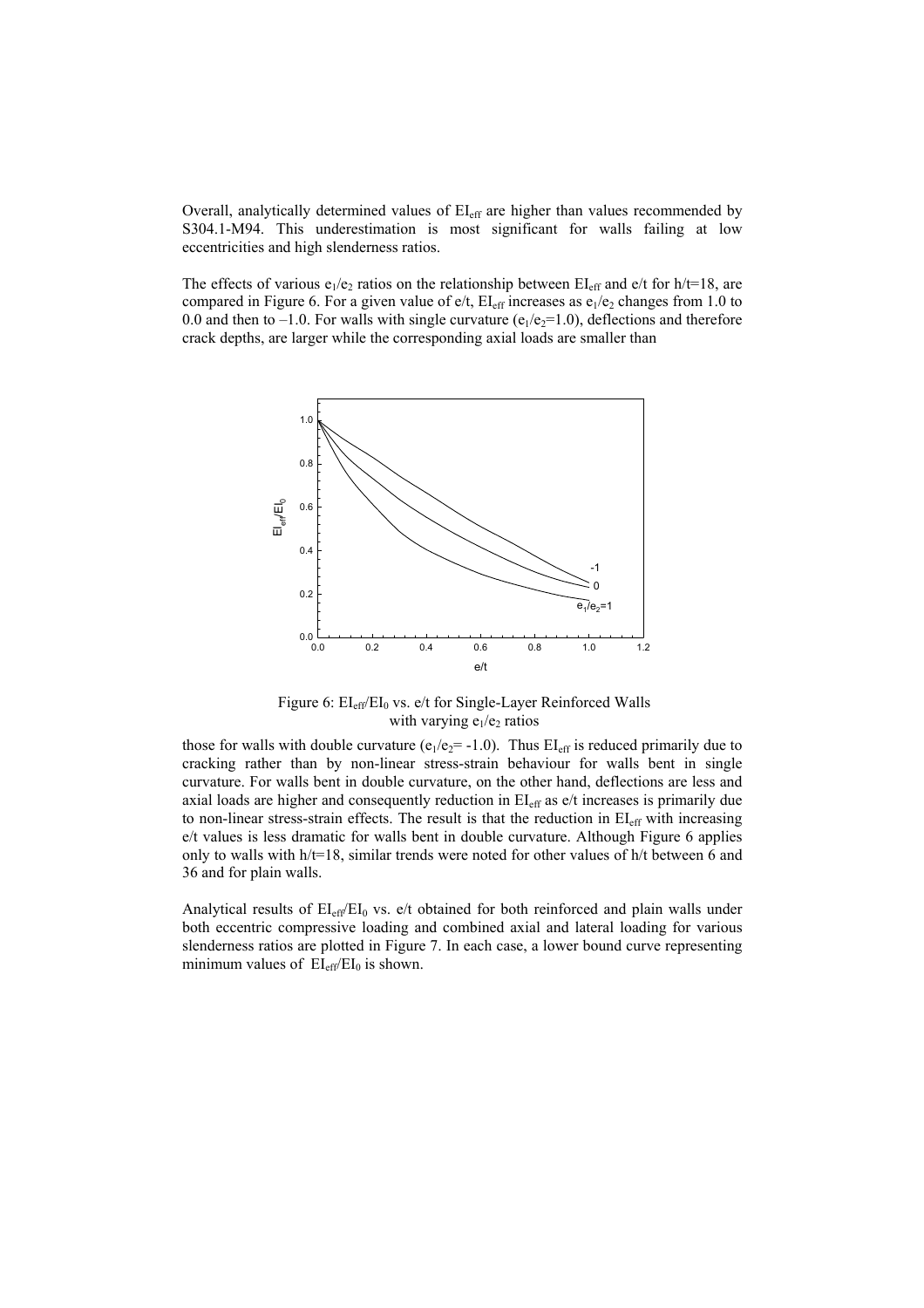

Figure 7:  $EI_{eff}/EI_0$  vs. e/t for Various Slenderness Ratios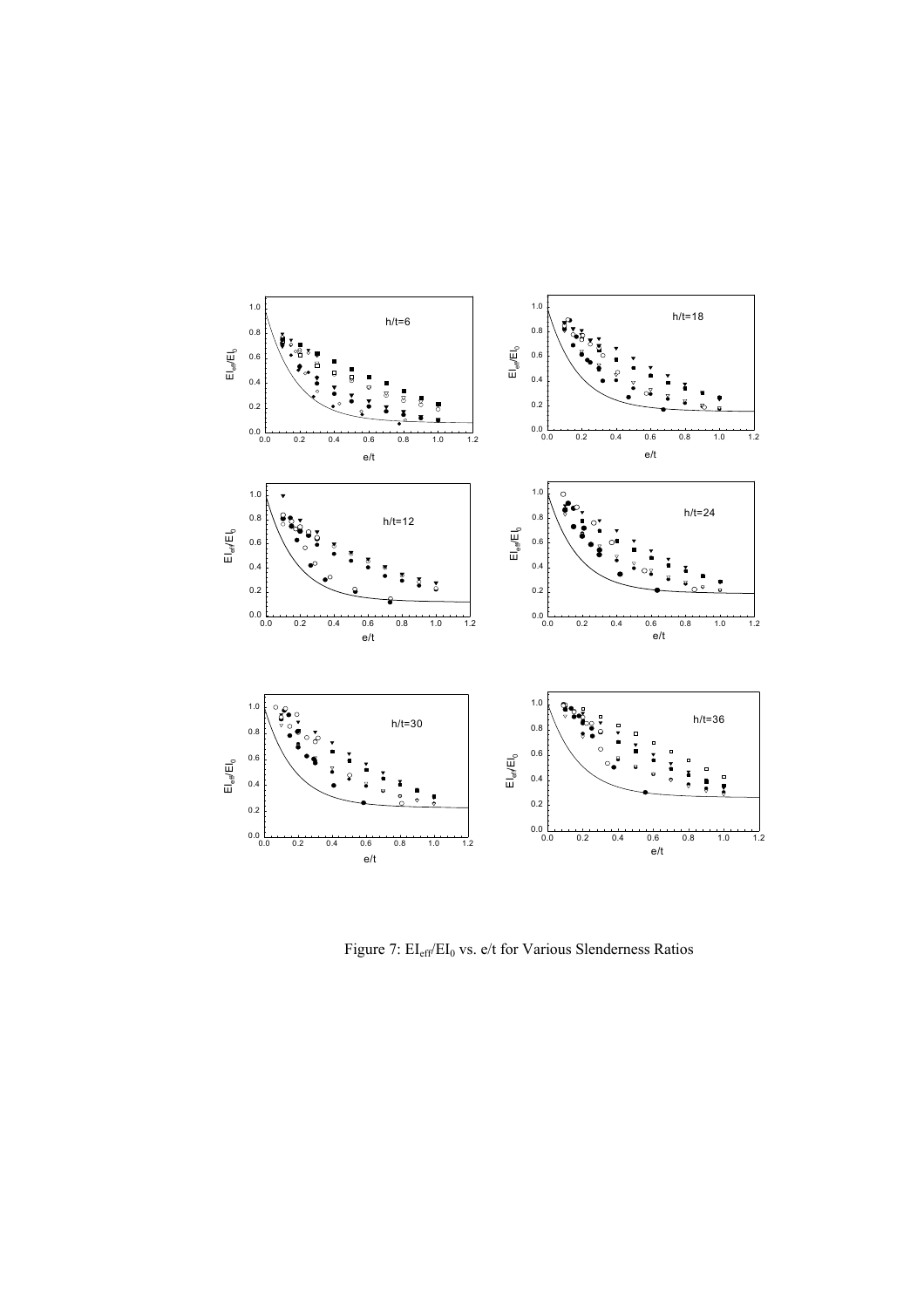A regression analysis was performed and an overall lower bound curve for the curves shown in Fig. 7 was determined as follows:

$$
EI_{\text{eff}} / EI_0 = 0.05 + 0.007 h / t + 0.95 \exp^{(-\alpha)}
$$
 (5)

where,  $\alpha = 6e/t + 0.007h/t$ .

Eqn. (5) also agrees well with analytical results for double-layer reinforced walls. It should be noted that Eqn. 5 has been demonstrated to accurately account for changes in rigidity due to stress level and crack depth variations along the height of a member. Therefore, it is believed to provide a realistically conservative design value of the effective rigidity.

### **CONCLUSIONS**

A study has been conducted to investigate the effect of various parameters on the flexural rigidity of reinforced and plain masonry walls. The interrelationships among slenderness ratio, eccentricity ratio, moment gradients and flexural rigidities of masonry walls under both eccentric compressive loading and combined axial and lateral loading were extensively examined. Compared with values determined in this study, S304.1 tends to underestimate EIeff values leading to conservative predictions for wall capacities. This underestimation is most significant for walls failing predominantly by compression. Based on analytical results, an equation is presented to calculate EIeff values for various parameters investigated herein. Additional research is being carried out to include a wider range of parameters. It is expected that this research may yield a more realistic evaluation of EI<sub>eff</sub> than that presently recommended for use in Canadian limit states design of masonry load bearing walls.

## **REFERENCES**

1.Yokel, F.Y., Mathey, R.G., and Dikkers, R.D. 'Compressive Strength of Slender Concrete Masonry Walls,' Building Science Series 31, National Bureau of Standards, Washington, D.C. 1970.

2.Yokel, F. Y. "Stability and Load Capacity of Members with No Tensile Strength," Proceedings American Society of Civil Engineers (ASCE), Vol. 97, ST 97, pp.1913 - 1926.

3.Fattal, S.G., and Cattaneo, L.E. "Structural Performance of Masonry Walls under Compression and Flexure," Building Science Series 73, National Bureau of Standards, Washington, D.C.

4.Hatzinikolas, M. A., and Warwaruk, J. "Concrete Masonry Walls," Structural Engineering Report No. 70, Department of Civil Engineering, University of Alberta, Edmonton, Canada.

5.Maksoud, A.A. and Drysdale, R.G. 'Simplified Method for Design of Slender Masonry Walls,' Proceedings of 10<sup>th</sup> International Brick and Block Masonry Conference. Vol.1, pp. 191-200.

6.CSA. 1994. 'Masonry Design for Buildings (Limit States Design),' CSA Standard CSA